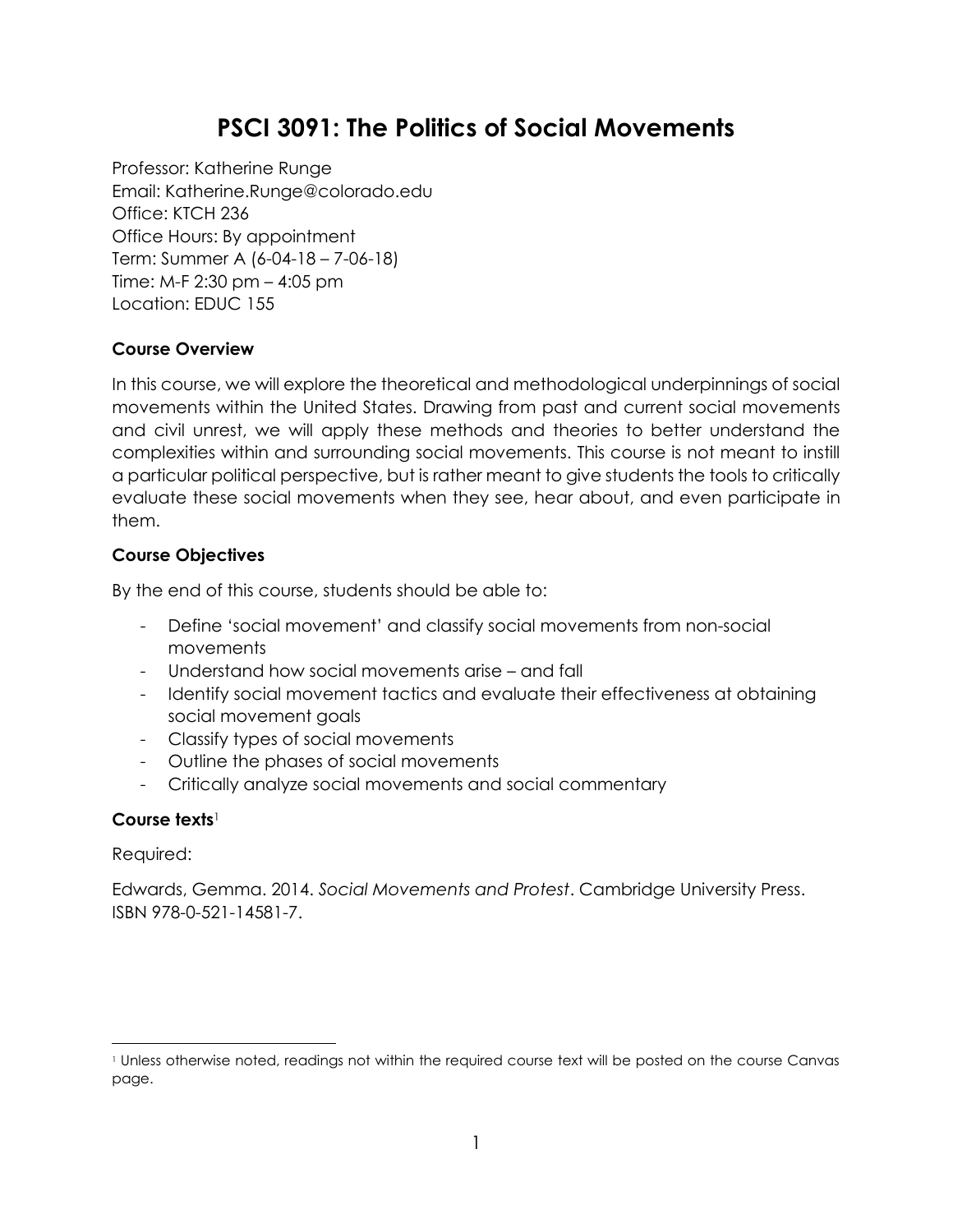#### **Grades**

20% Attendance (2 freebie absences; 5 absences = automatic 0% in this category)

- 10% Participation
- 20% Discussion board 1 post per week (3% per post) 12%
	- 2 responses per week (1% per response) 8%

35% Individual or Group Project (mtg each Friday)

- Podcast
- Edited video
- Art project
- Paper
- Other

15% Final exam

Final Grade Scale:

| A   | 94-100   |
|-----|----------|
| A - | 90-93.9  |
| B+  | 87-89.9  |
| B.  | 84-86.9  |
| B-  | 80-83.9  |
| C+  | 77-79.9  |
| С   | 74-76.9  |
| С-  | 70-73.9  |
| D+  | 67-69.9  |
| D   | 64-66.9  |
| Ŋ-  | 60-63.9  |
| F.  | Below 60 |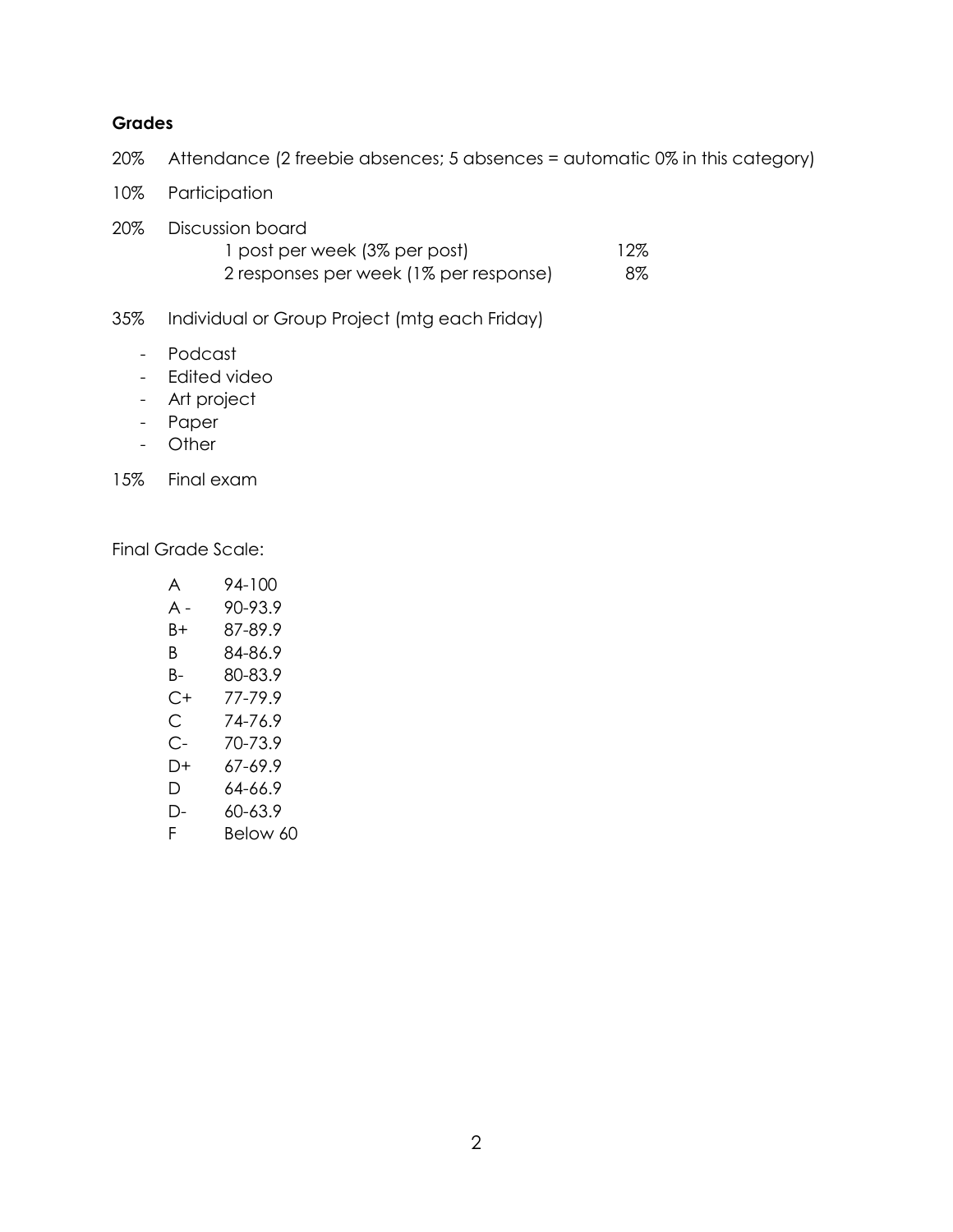## **Assignment Information**

## **Attendance**

Because of both the condensed nature of this course and the type of content being covered, daily preparation and attendance is extremely important. Students are allowed 2 absences, no questions asked, during the course of the 5-week term. If a student missed 5 class periods, they will receive an automatic 0% in the attendance category.

#### **Discussion Board**

An important component of learning is taking the materials you have read and discussing their content and your thoughts on their content with peers. Therefore, students will be expected to post 1 discussion board thread per week for weeks one through four. These posts should be 250-300 words, and should include your thoughts on one (or more) readings for that day. This can include something you found interesting, or something you still have further questions about. Additionally, students will also be expected to post at least two responses to threads per week. These responses should be a minimum of 50 words and attempt to address the content of the original post. More information will be provided in a separate handout.

#### **Individual or Group Project**

During the course of the semester, one day a week will be set aside for students to work on an individual or group project concerning a past or present social movement. Students will present these projects in-class at the end of the semester. More information on this assignment will be on a separate hand-out.

#### **Final Exam**

The final exam will be administered during the last day of the course. Unless dictated by university policy, no make-up exams will occur.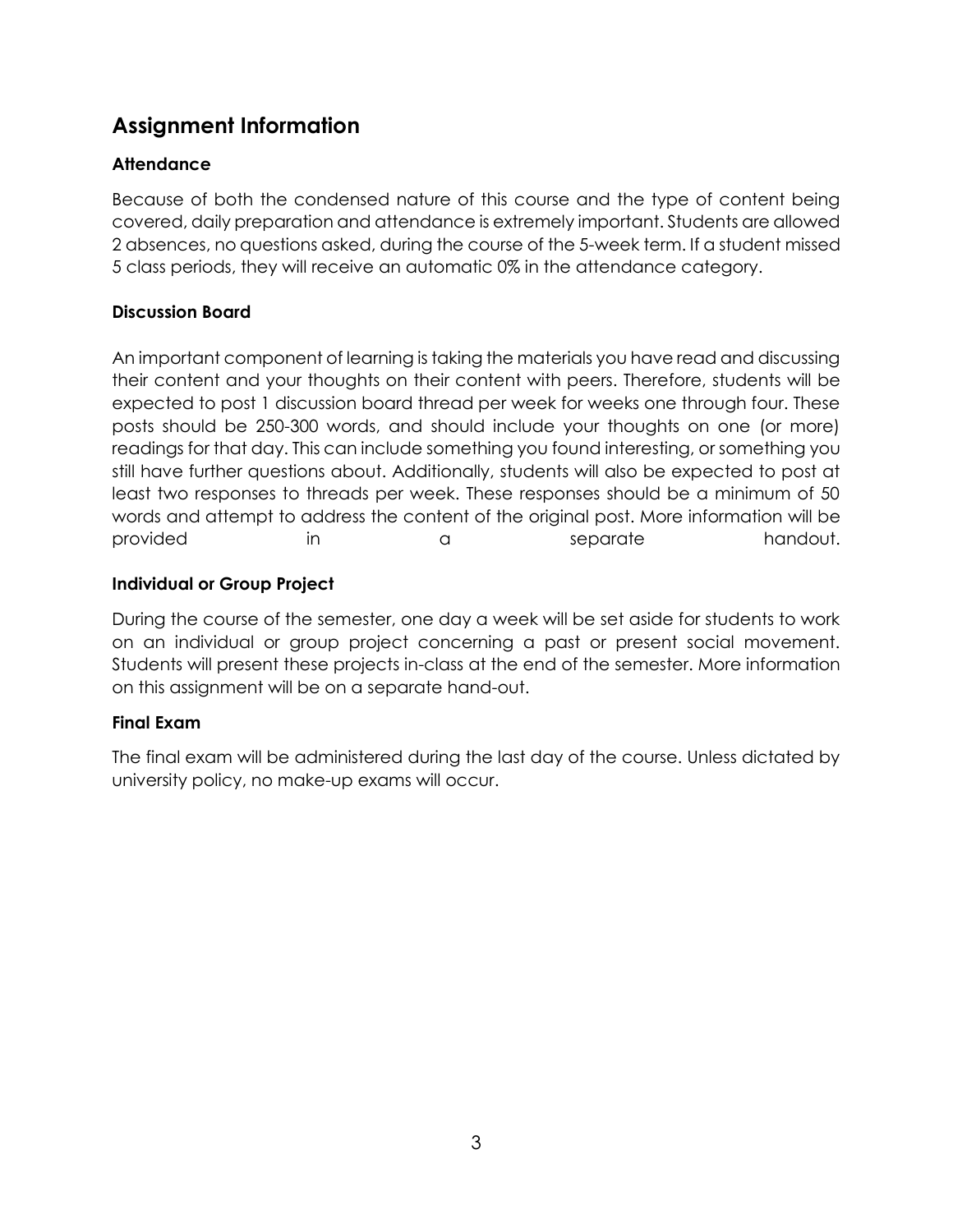## **Classroom & University Policies**

The following provides a brief overview of the University's policies and procedures. Please refer to <http://www.colorado.edu/policies> to view the specific guidelines

#### **Laptop and Electronics Policy**

In this course, there will be several instances where students are required to utilize laptops or cellular devices. Please bring laptops and appropriate charging cables, if needed, to class each day. However, unless specifically indicated, cellphones should remain away and on silent.

#### **Special Accommodations/Disability**

I am more than happy to make special arrangements for students with documented disabilities that have been documented through Disability Services (colorado.edu/disability services). If you qualify for accommodations because of a disability, please submit a letter from Disability Services in a timely manner (for exam accommodations provide your letter at least one week prior to the exam) so that your needs can be addressed. Disability Services determines accommodations based on documented disabilities. Contact Disability Services at 303-492-8671 or by e-mail at dsinfo@colorado.edu. If you have a temporary medical condition or injury, see Temporary Injuries guidelines under the Quick Links at the Disability Services website and discuss your needs with me. Campus policy regarding religious observances requires that faculty make every effort to deal reasonably and fairly with all students who, because of religious obligations, have conflicts with scheduled exams, assignments or required attendance. Please see full details at: [http://www.colorado.edu/policies/observancereligious-holidays-and-absences-classes](http://www.colorado.edu/policies/observancereligious-holidays-and-absences-classes-andor-exams)[andor-exams.](http://www.colorado.edu/policies/observancereligious-holidays-and-absences-classes-andor-exams) Please notify me about potential conflicts at least 2 weeks in advance of exams/due-dates.

#### **Religious Observances**

Campus policy regarding religious observances requires that faculty make every effort to deal reasonably and fairly with all students who, because of religious obligations, have conflicts with scheduled exams, assignments, or required attendance. See [www.colorado.edu/policies/fac\\_relig.html.](http://www.colorado.edu/policies/fac_relig.html)

#### **Discrimination and Harassment**

The University of Colorado Boulder (CU-Boulder) is committed to maintaining a positive learning, working, and living environment. CU-Boulder will not tolerate acts of discrimination or harassment based upon Protected Classes or related retaliation against or by any employee or student. For purposes of this CU Boulder policy, "Protected Classes" refers to race, color, national origin, sex, pregnancy, age, disability, creed, religion, sexual orientation, gender identity, gender expression, veteran status, political affiliation or political philosophy. Individuals who believe they have been discriminated against should contact the Office of Institutional Equity and Compliance (OIEC) at 303-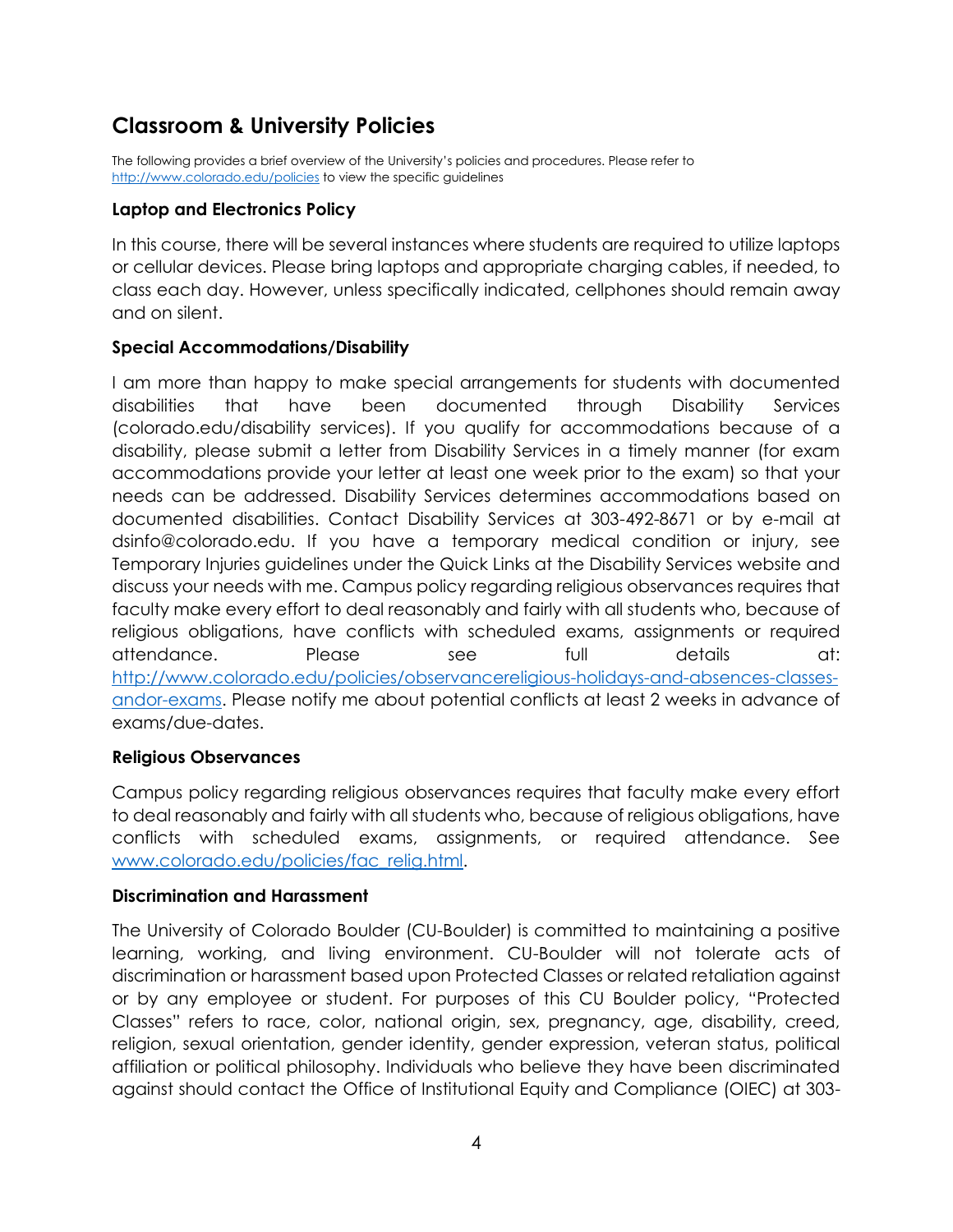492-2127 or the Office of Student Conduct and Conflict Resolution (OSC) at 303-492-5550. Information about the ODH, the above referenced policies, and the campus resources available to assist individuals regarding discrimination or harassment can be obtained at [www.colorado.edu/odh](http://www.colorado.edu/odh)

### **Academic Honesty**

All students of the University of Colorado at Boulder are responsible for knowing and adhering to the academic integrity policy of this institution. Violations of this policy may include: cheating, plagiarism, aid of academic dishonesty, fabrication, lying, bribery, and threatening behavior. All incidents of

academic misconduct shall be reported to the Honor Code Council (honor@colorado.edu; 303-735-2273). Students who are found to be in violation of the academic integrity policy will be subject to both academic sanctions from the faculty member and non-academic sanctions (including but not limited to university probation, suspension, or expulsion). Additional information regarding the Honor Code policy can be found online and at the Honor Code Office. If you violate the honor code, you will receive a "zero" on the assignment/portion of the course grade in question.

## **Professional Courtesy and Learning Environment**

Students and faculty each have responsibility for maintaining an appropriate learning environment. Those who fail to adhere to such behavioral standards may be subject to discipline. Professional courtesy and sensitivity are especially important with respect to individuals and topics dealing with differences of race, color, culture, religion, creed, politics, veteran, status, sexual orientation, gender, gender identity and gender expression, age, disability, and nationalities. Class rosters are provided to the instructor with the student's legal name. I will gladly honor your request to address you by an alternate name or gender pronoun. Please advise me of this preference early in the semester so that I may make appropriate changes to my records. For more information on classroom behavior policies you can visit the following websites: <http://www.colorado.edu/policies/classbehavior.html>

http://www.colorado.edu/studentaffairs/judicialaffairs/code.html#student code

## **Honor Code**

All students of the University of Colorado at Boulder are responsible for knowing and adhering to the academic integrity policy of this institution. Violations of this policy may include: cheating, plagiarism, aid of academic dishonesty, fabrication, lying, bribery, and threatening behavior. All incidents of academic misconduct shall be reported to the Honor Code Council (honor@colorado.edu; 303-735-2273). Students who are found to be in violation of the academic integrity policy will be subject to both academic sanctions from the faculty member and non-academic sanctions (including but not limited to university probation, suspension, or expulsion). Other information on the Honor Code can be found at [www.colorado.edu/policies/honor.html](http://www.colorado.edu/policies/honor.html) and at <http://honorcode.colorado.edu/>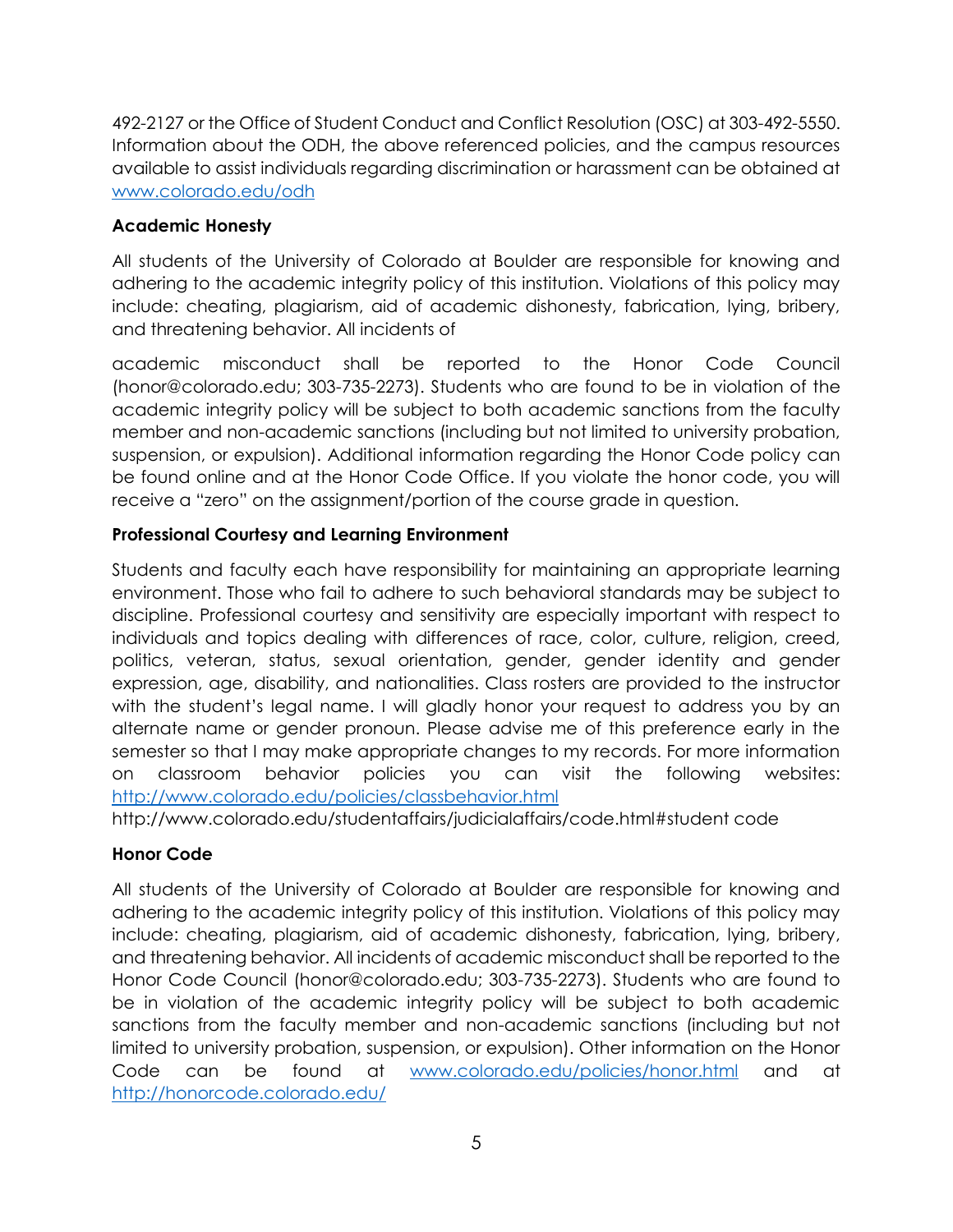Course Schedule<sup>2</sup>

## **Week 1: How do we define a "Social Movement"?**

Monday 6/4: Course Introduction

Tuesday 6/5: Defining Social Movements

- Edwards, Preface and Chapter 1

Wednesday 6/6: Social Movements as Collective Action

- Edwards, Chapter 2

Thursday 6/7: Social Movements as Individual Action?

*-* Edwards, Chapter 8 [EXCLUDE: p. 218-221 Section B]

Friday 6/8: *Group work day 1*

## **Week 2: How do we research Social Movements?**

Monday 6/11: Justifying Social Movement Research

- Amenta et al. 2010. "The Political Consequences of Social Movements." *Annual Review of Sociology 36*: 287-307. (Canvas)
- Gillion, Daniel Q. 2012. "Protest and Congressional Behavior: Assessing Racial and Ethnic Minority Protests in the District." (Canvas)
- Petrow, Gregory A. 2016. "The Role of Social Movements in the Macro Political System." *The New England Journal of Political Science 9*(2): 164-216. (Canvas)
- Wasow, Omar. Working Paper. "Nonviolence, Violence, and Voting: The Effects of the 1960s Black Protest Movements on White Attitudes and Voting Behavior." (Canvas)

Tuesday 6/12: Methodological Choices, Pt. 1

- Della Porta, Donatella. 2014. "Social Movement Studies and Methodological Pluralism." *Methodological Practices in Social Movement Research.* p. 6-26. (Canvas)

Wednesday 6/13: Methodological Choices, Pt. 2

- Tufekci, Zeynep and Christopher Wilson. 2012. "Social Media and the Decision to Participate in Political Protest: Observations from Tahrir Square." *Journal of Communication 62*: 363-379. (Canvas)
- Taylor, Jami K. and Daniel C. Lewis. 2015."The Advocacy Coalition Framework and Transgender Inclusion in LGBT Rights Activism." From *Transgender Rights and Politics: Groups, Issue, and Policy Adoption.* (Canvas)
- Klandermans, Bert and Dirk Oegema. 1987. "Potentials, Networks, Motivations, and Barriers: Steps Towards Participation in Social Movements." *American Sociological Review 52*(4): 519-531.

Thursday 6/14: Ethical Considerations

- Milan, Stefani. 2014. "The Ethics of Social Movements Research." *Methodological Practices in Social Movement Research*.

 $\overline{\phantom{a}}$ <sup>2</sup> *Schedule is subject to change at instructor's discretion.*